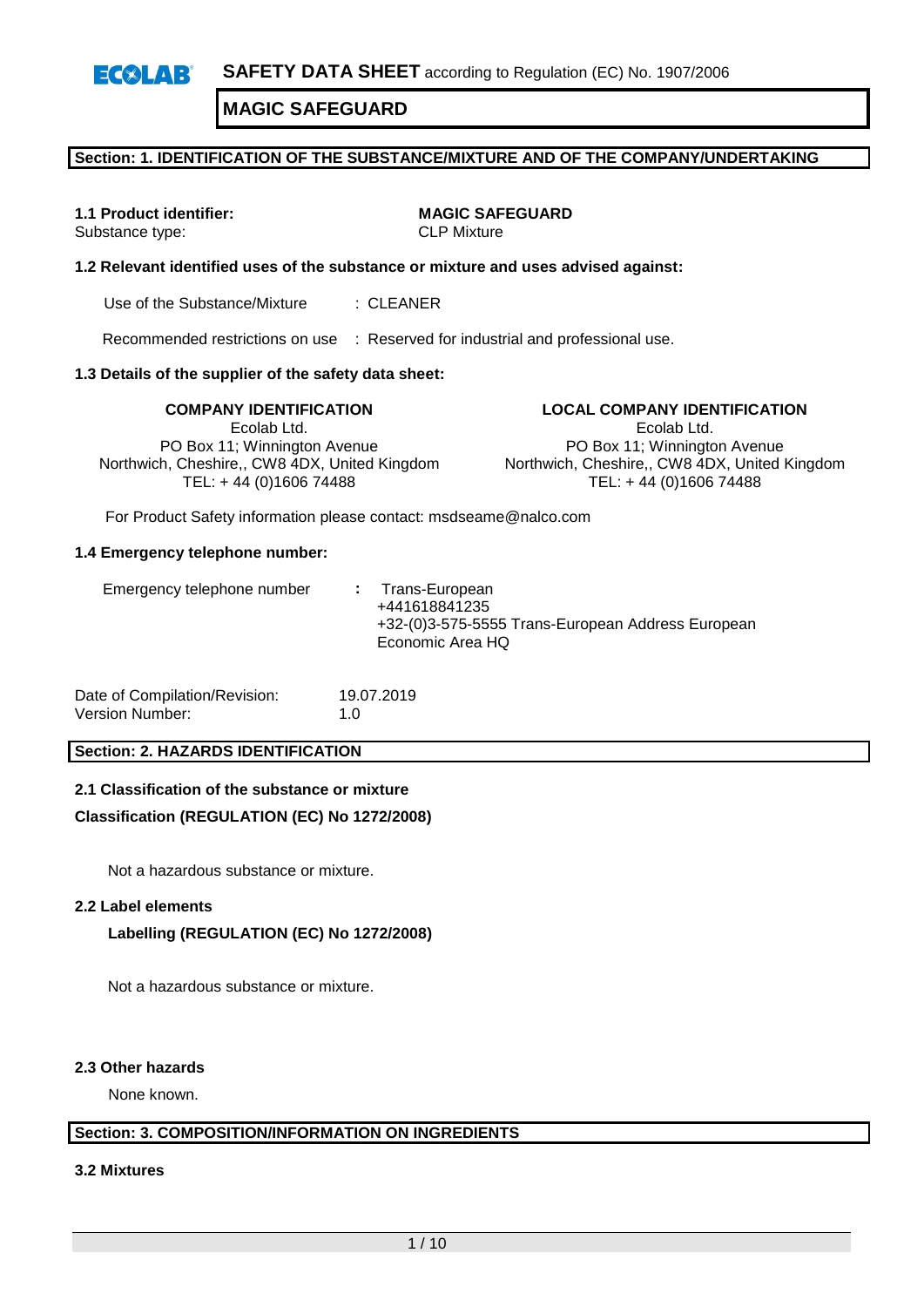# **MAGIC SAFEGUARD** Remarks : No hazardous ingredients

# **Section: 4. FIRST AID MEASURES**

| 4.1 Description of first aid measures |  |                                                                                                                                                                                                           |  |  |  |  |
|---------------------------------------|--|-----------------------------------------------------------------------------------------------------------------------------------------------------------------------------------------------------------|--|--|--|--|
| If inhaled                            |  | : Get medical attention if symptoms occur.                                                                                                                                                                |  |  |  |  |
| In case of skin contact               |  | : Wash off with soap and plenty of water.<br>Get medical attention if symptoms occur.                                                                                                                     |  |  |  |  |
| In case of eye contact                |  | : Rinse with plenty of water.<br>Get medical attention if symptoms occur.                                                                                                                                 |  |  |  |  |
| If swallowed                          |  | $\therefore$ Rinse mouth.<br>Get medical attention if symptoms occur.                                                                                                                                     |  |  |  |  |
| Protection of first-aiders            |  | : In event of emergency assess the danger before taking action.<br>Do not put yourself at risk of injury. If in doubt, contact<br>emergency responders. Use personal protective equipment as<br>required. |  |  |  |  |

# **4.2 Most important symptoms and effects, both acute and delayed**

**See Section 11 for more detailed information on health effects and symptoms.**

# **4.3 Indication of immediate medical attention and special treatment needed**

| : No specific measures identified.<br>Treatment |
|-------------------------------------------------|
|-------------------------------------------------|

# **Section: 5. FIREFIGHTING MEASURES**

# **5.1 Extinguishing media**

| Suitable extinguishing media                              |  | : Use extinguishing measures that are appropriate to local<br>circumstances and the surrounding environment.           |  |  |  |  |
|-----------------------------------------------------------|--|------------------------------------------------------------------------------------------------------------------------|--|--|--|--|
| 5.2 Special hazards arising from the substance or mixture |  |                                                                                                                        |  |  |  |  |
| Specific hazards during<br>firefighting                   |  | : Not flammable or combustible.                                                                                        |  |  |  |  |
| Hazardous combustion<br>products                          |  | : Not applicable.                                                                                                      |  |  |  |  |
| <b>5.3 Advice for firefighters</b>                        |  |                                                                                                                        |  |  |  |  |
| for firefighters                                          |  | Special protective equipment : Use personal protective equipment.                                                      |  |  |  |  |
| Further information                                       |  | : Fire residues and contaminated fire extinguishing water must<br>be disposed of in accordance with local regulations. |  |  |  |  |

# **Section: 6. ACCIDENTAL RELEASE MEASURES**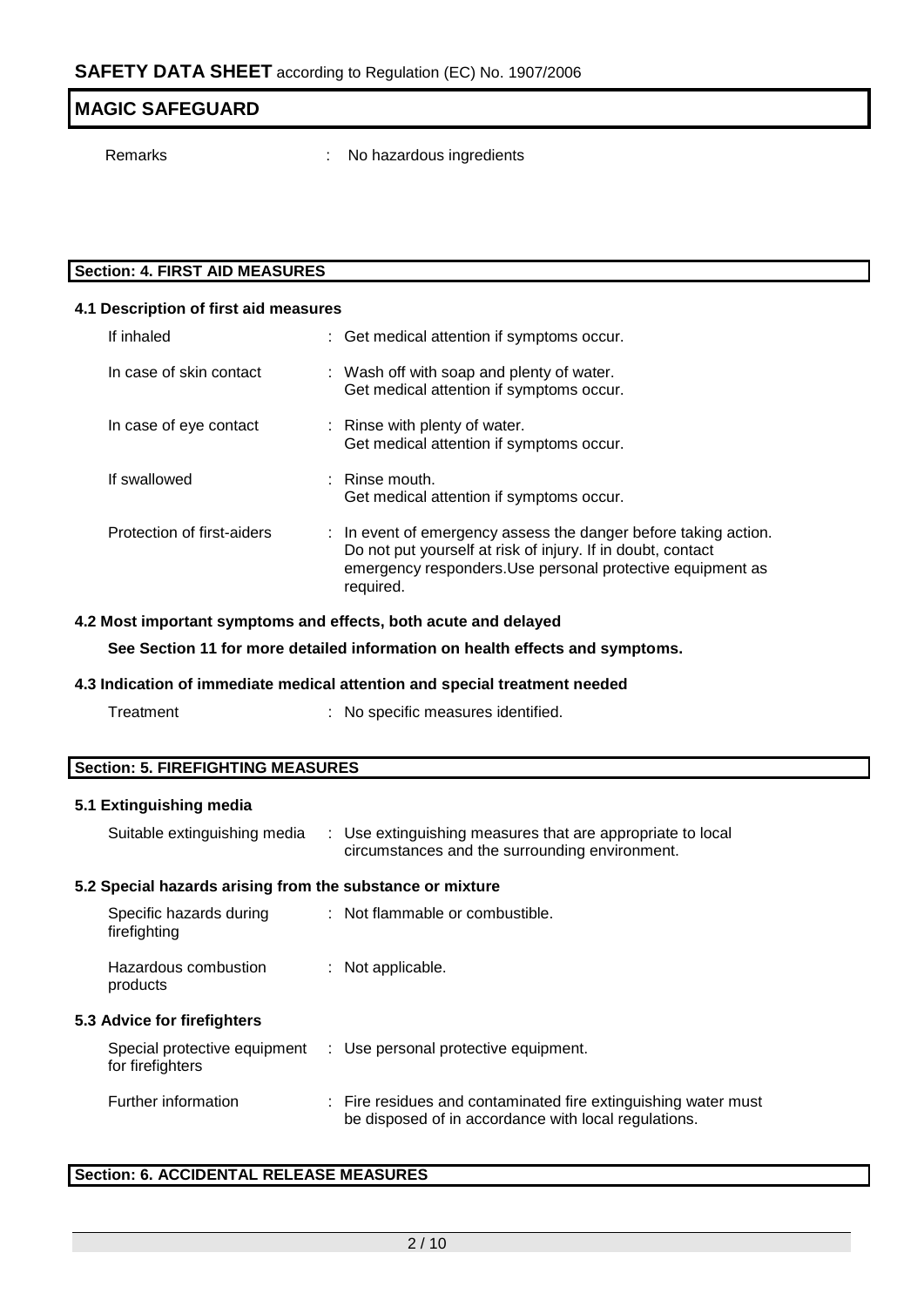#### **6.1 Personal precautions, protective equipment and emergency procedures**

| Advice for non-emergency           | : Refer to protective measures listed in sections 7 and 8.                                                                                             |
|------------------------------------|--------------------------------------------------------------------------------------------------------------------------------------------------------|
| personnel                          |                                                                                                                                                        |
| Advice for emergency<br>responders | : If specialised clothing is required to deal with the spillage, take<br>note of any information in Section 8 on suitable and unsuitable<br>materials. |

#### **6.2 Environmental precautions**

| Environmental precautions |  | No special environmental precautions required. |  |
|---------------------------|--|------------------------------------------------|--|
|---------------------------|--|------------------------------------------------|--|

#### **6.3 Methods and materials for containment and cleaning up**

| : Stop leak if safe to do so.                                 |
|---------------------------------------------------------------|
| Contain spillage, and then collect with non-combustible       |
| absorbent material, (e.g. sand, earth, diatomaceous earth,    |
| vermiculite) and place in container for disposal according to |
| local / national regulations (see section 13).                |
| Flush away traces with water.                                 |
| For large spills, dike spilled material or otherwise contain  |
| material to ensure runoff does not reach a waterway.          |
|                                                               |

#### **6.4 Reference to other sections**

See Section 1 for emergency contact information. For personal protection see section 8. See Section 13 for additional waste treatment information.

# **Section: 7. HANDLING AND STORAGE**

#### **7.1 Precautions for safe handling**

| Advice on safe handling                                          |  | : For personal protection see section 8. Wash hands after<br>handling.                                    |  |  |  |
|------------------------------------------------------------------|--|-----------------------------------------------------------------------------------------------------------|--|--|--|
| Hygiene measures                                                 |  | : Wash hands before breaks and immediately after handling the<br>product.                                 |  |  |  |
| 7.2 Conditions for safe storage, including any incompatibilities |  |                                                                                                           |  |  |  |
| Requirements for storage<br>areas and containers                 |  | : Keep out of reach of children. Keep container tightly closed.<br>Store in suitable labelled containers. |  |  |  |
| Suitable material                                                |  | : Keep in properly labelled containers.                                                                   |  |  |  |
| 7.3 Specific end uses                                            |  |                                                                                                           |  |  |  |

Specific use(s) : CLEANER

# **Section: 8. EXPOSURE CONTROLS/PERSONAL PROTECTION**

# **8.1 Control parameters**

# **Occupational Exposure Limits**

| Components       | CAS-No.  | Value type (Form<br>of exposure) | Control parameters | <b>Basis</b> |
|------------------|----------|----------------------------------|--------------------|--------------|
| Monoethanolamine | 141-43-5 | OELV - 15 min<br>(STEL)          | 3 ppm<br>7.6 mg/m3 | IR OEL       |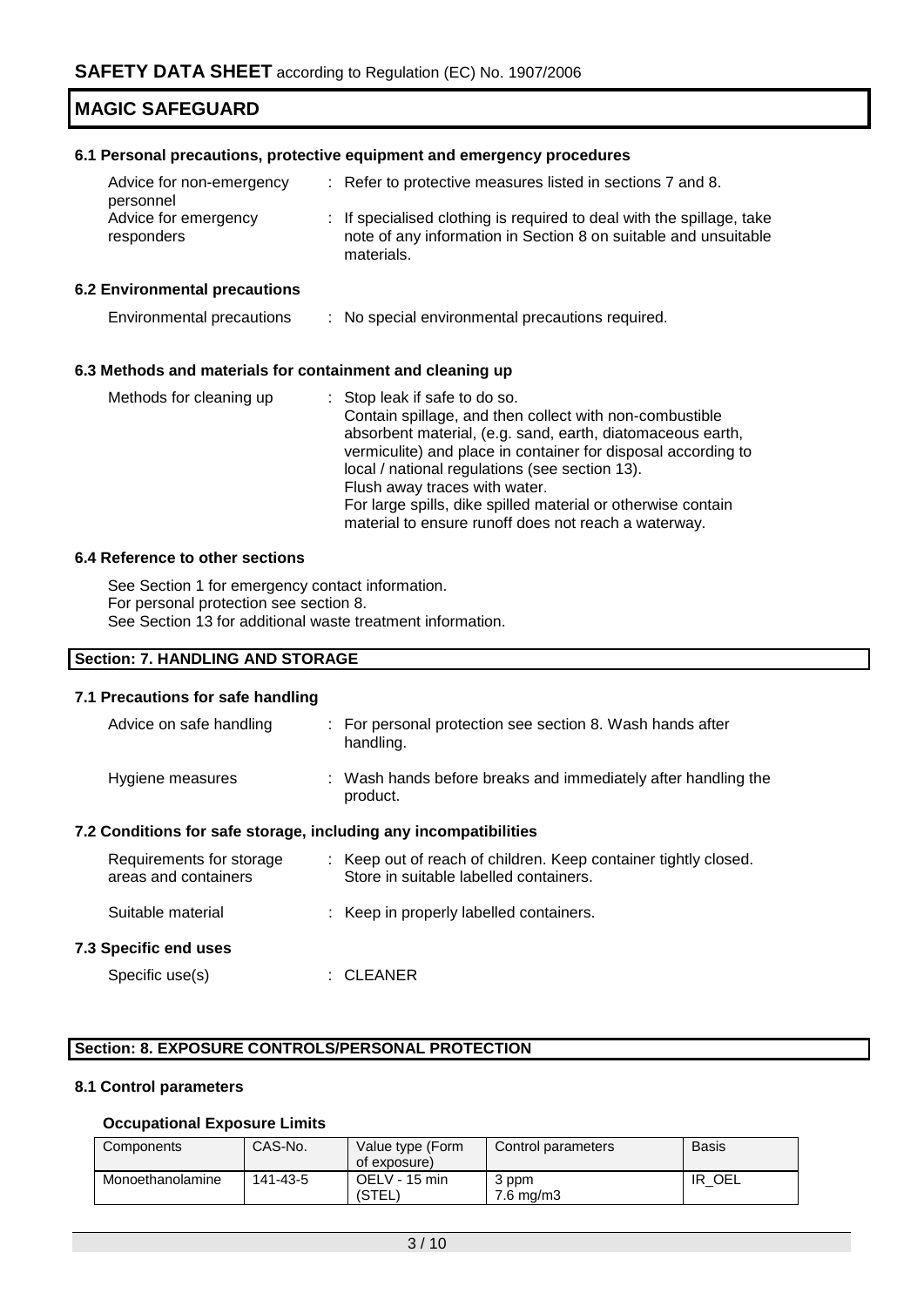| Further information | Sk          | Substances which have the capacity to penetrate intact skin when they come<br>in contact with it, and be absorbed into the body |              |                      |        |  |  |
|---------------------|-------------|---------------------------------------------------------------------------------------------------------------------------------|--------------|----------------------|--------|--|--|
|                     | <b>IOEL</b> | Indicative Occupational Exposure Limit Value                                                                                    |              |                      |        |  |  |
|                     |             |                                                                                                                                 |              |                      |        |  |  |
|                     |             |                                                                                                                                 | OELV - 8 hrs | 1 ppm                | IR OEL |  |  |
|                     |             |                                                                                                                                 | (TWA)        | $2.5 \text{ mg/m}$ 3 |        |  |  |
| Further information | Sk          | Substances which have the capacity to penetrate intact skin when they come                                                      |              |                      |        |  |  |
|                     |             | in contact with it, and be absorbed into the body                                                                               |              |                      |        |  |  |
|                     | <b>IOEL</b> | Indicative Occupational Exposure Limit Value                                                                                    |              |                      |        |  |  |
|                     |             |                                                                                                                                 |              |                      |        |  |  |

# **8.2 Exposure controls**

# **Appropriate engineering controls**

Good general ventilation should be sufficient to control worker exposure to airborne contaminants.

# **Individual protection measures**

| Hygiene measures                          |  | : Wash hands before breaks and immediately after handling the<br>product.                                                                                                                                                                                                                                                                         |  |  |
|-------------------------------------------|--|---------------------------------------------------------------------------------------------------------------------------------------------------------------------------------------------------------------------------------------------------------------------------------------------------------------------------------------------------|--|--|
| Eye/face protection (EN<br>166)           |  | : No special protective equipment required.                                                                                                                                                                                                                                                                                                       |  |  |
| Hand protection (EN 374)                  |  | : No special protective equipment required.                                                                                                                                                                                                                                                                                                       |  |  |
| Skin and body protection<br>(EN 14605)    |  | : Wear suitable protective clothing.                                                                                                                                                                                                                                                                                                              |  |  |
| Respiratory protection (EN<br>143, 14387) |  | : When respiratory risks cannot be avoided or sufficiently<br>limited by technical means of collective protection or by<br>measures, methods or procedures of work organization,<br>consider the use of certified respiratory protection equipment<br>meeting EU requirements (89/656/EEC, (EU) 2016/425), or<br>equivalent, with filter type:A-P |  |  |
| <b>Environmental exposure controls</b>    |  |                                                                                                                                                                                                                                                                                                                                                   |  |  |
| General advice                            |  | : Consider the provision of containment around storage<br>vessels.                                                                                                                                                                                                                                                                                |  |  |

# **Section: 9. PHYSICAL AND CHEMICAL PROPERTIES**

# **9.1 Information on basic physical and chemical properties**

| Appearance                   | $:$ liquid                  |
|------------------------------|-----------------------------|
| Colour                       | : clear, purple             |
| Odour                        | : characteristic            |
| Flash point                  | : $> 100 °C$                |
|                              |                             |
| рH                           | : $10.5 - 11.5$ , $(20 °C)$ |
| Odour Threshold              | : no data available         |
| Melting point/freezing point | : no data available         |
|                              |                             |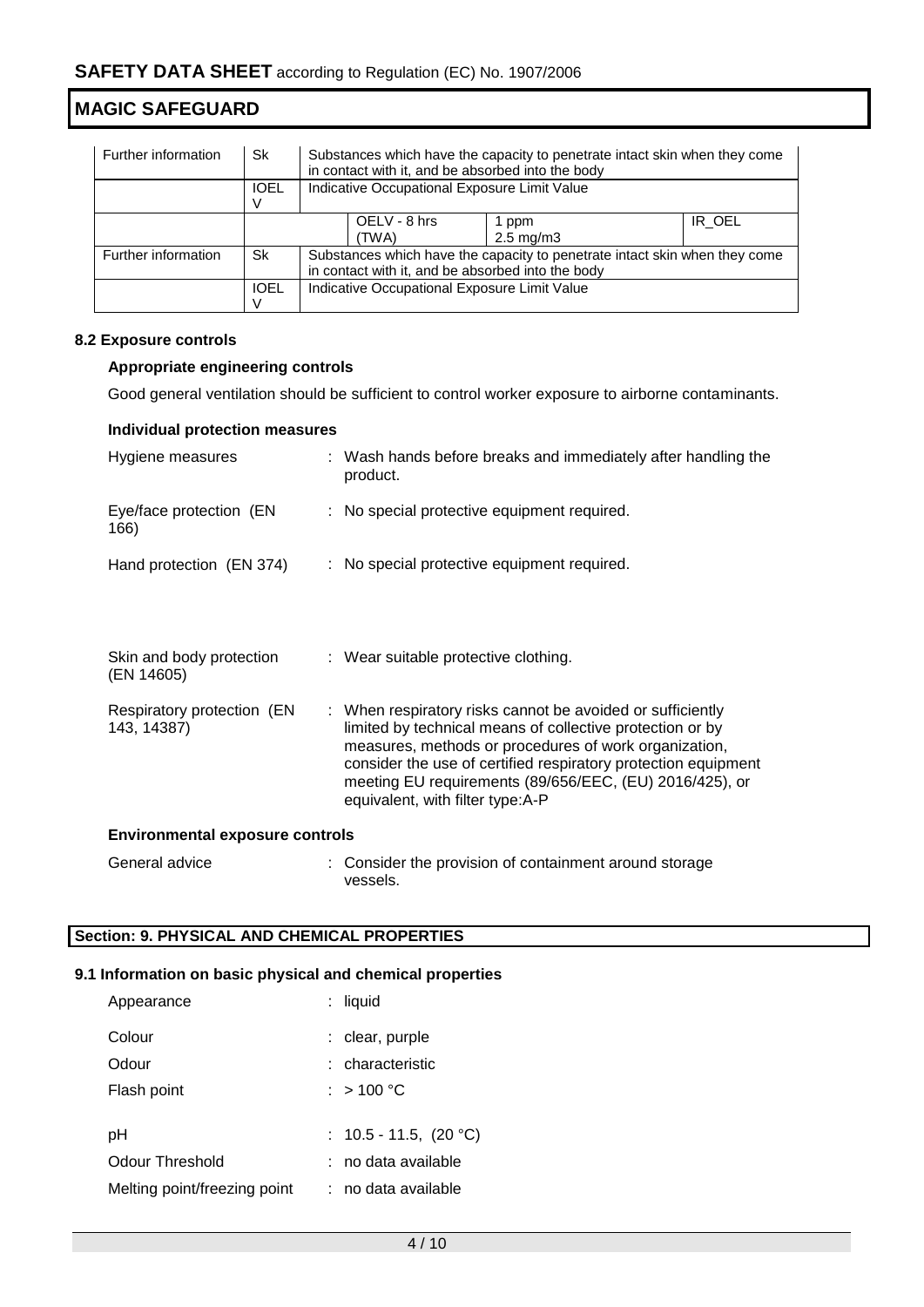| Initial boiling point and boiling : no data available<br>range |   |                                             |
|----------------------------------------------------------------|---|---------------------------------------------|
| Evaporation rate                                               |   | no data available                           |
| Flammability (solid, gas)                                      |   | no data available                           |
| Upper explosion limit                                          |   | no data available                           |
| Lower explosion limit                                          |   | no data available                           |
| Vapour pressure                                                | ÷ | no data available                           |
| Relative vapour density                                        |   | no data available                           |
| Relative density                                               |   | $1.000 - 1.010$                             |
| Solubility(ies)                                                |   |                                             |
| Water solubility                                               |   | soluble in cold water, soluble in hot water |
| Solubility in other solvents                                   | ÷ | no data available                           |
| Partition coefficient: n-<br>octanol/water                     |   | : no data available                         |
| Auto-ignition temperature                                      |   | no data available                           |
| Thermal decomposition                                          |   | no data available                           |
| Viscosity, dynamic                                             |   | no data available                           |
| Viscosity, kinematic                                           |   | no data available                           |
| <b>Explosive properties</b>                                    |   | no data available                           |
| Oxidizing properties                                           |   | no data available                           |

# **9.2 Other information**

no data available

# **Section: 10. STABILITY AND REACTIVITY**

# **10.1 Reactivity**

No dangerous reaction known under conditions of normal use.

# **10.2 Chemical stability**

Stable under normal conditions.

# **10.3 Possibility of hazardous reactions**

| Hazardous reactions |  | No dangerous reaction known under conditions of normal use. |  |  |  |  |  |
|---------------------|--|-------------------------------------------------------------|--|--|--|--|--|
|---------------------|--|-------------------------------------------------------------|--|--|--|--|--|

# **10.4 Conditions to avoid**

Conditions to avoid : None known.

# **10.5 Incompatible materials**

Materials to avoid : None known

# **10.6 Hazardous decomposition products**

| Hazardous decomposition | : Not applicable. |
|-------------------------|-------------------|
| products                |                   |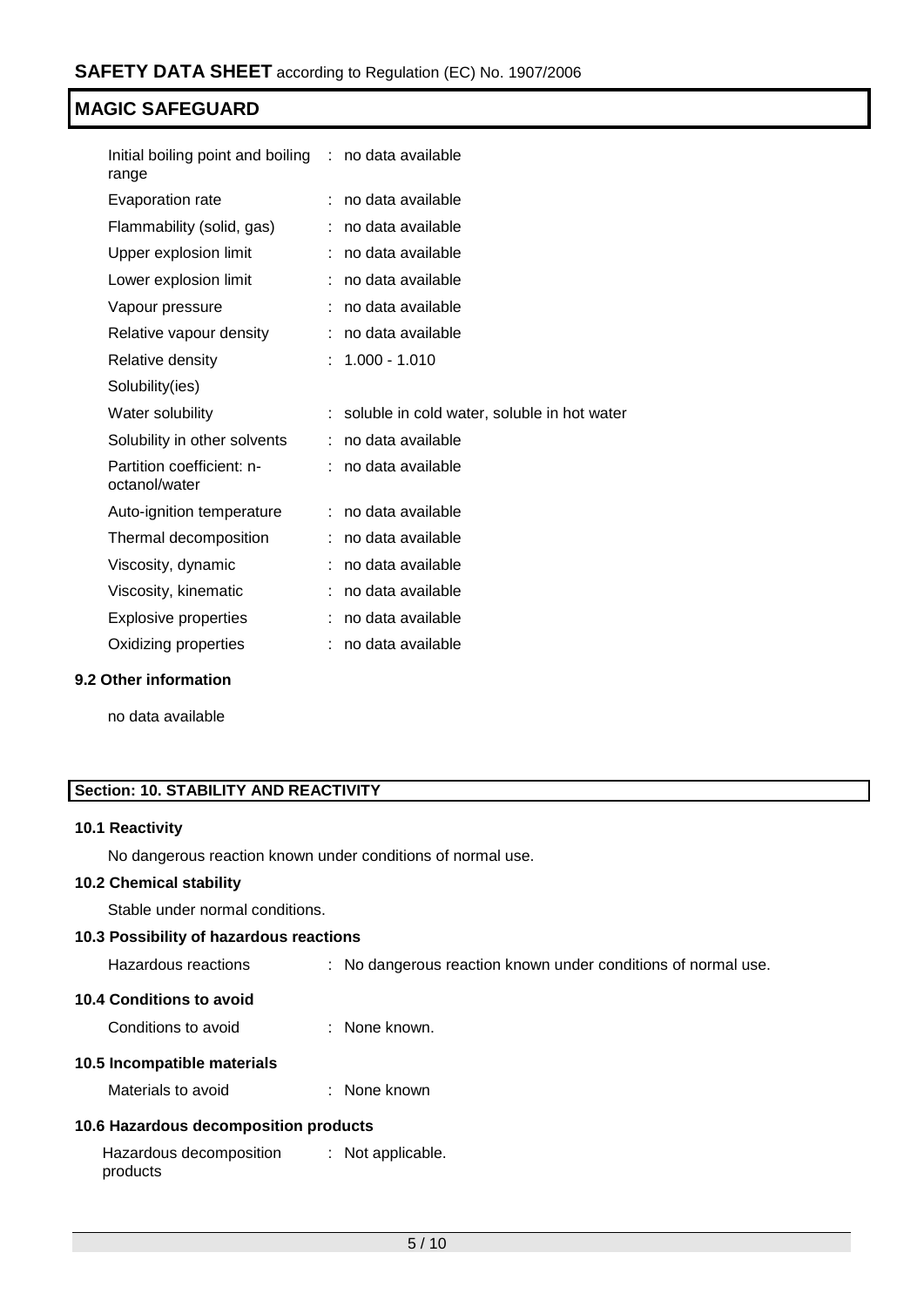# **Section: 11. TOXICOLOGICAL INFORMATION**

# **11.1 Information on toxicological effects**

| Information on likely routes of | : Inhalation, Eye contact, Skin contact |
|---------------------------------|-----------------------------------------|
| exposure                        |                                         |

# **Toxicity**

# **Product**

| Acute oral toxicity                   | There is no data available for this product.                     |
|---------------------------------------|------------------------------------------------------------------|
| Acute inhalation toxicity             | There is no data available for this product.                     |
| Acute dermal toxicity                 | There is no data available for this product.                     |
| Skin corrosion/irritation             | There is no data available for this product.                     |
| Serious eye damage/eye<br>irritation  | : There is no data available for this product.                   |
| Respiratory or skin<br>sensitization  | There is no data available for this product.                     |
| Carcinogenicity                       | There is no data available for this product.                     |
| Reproductive effects                  | There is no data available for this product.                     |
| Germ cell mutagenicity                | There is no data available for this product.                     |
| Teratogenicity                        | There is no data available for this product.                     |
| STOT - single exposure                | There is no data available for this product.                     |
| STOT - repeated exposure              | There is no data available for this product.                     |
| Aspiration toxicity                   | There is no data available for this product.                     |
| <b>Potential Health Effects</b>       |                                                                  |
| Eyes                                  | Health injuries are not known or expected under normal<br>use.   |
| Skin                                  | : Health injuries are not known or expected under normal<br>use. |
| Ingestion                             | Health injuries are not known or expected under normal<br>use.   |
| Inhalation                            | : Health injuries are not known or expected under normal<br>use. |
| <b>Chronic Exposure</b>               | Health injuries are not known or expected under normal<br>use.   |
| <b>Experience with human exposure</b> |                                                                  |
| Eye contact                           | : No symptoms known or expected.                                 |
| Skin contact                          | No symptoms known or expected.                                   |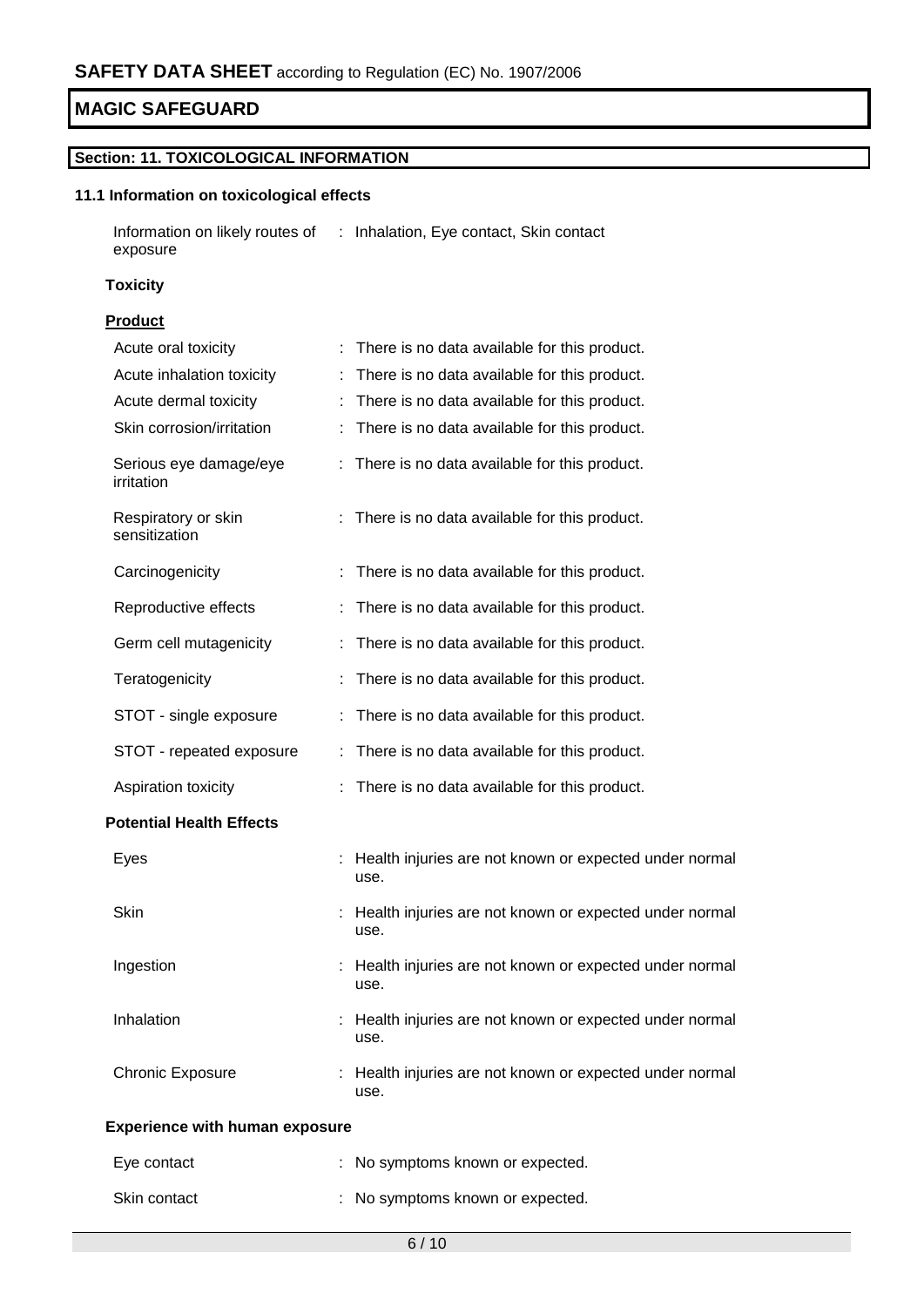| <b>Further information</b> | : no data available              |
|----------------------------|----------------------------------|
| Inhalation                 | : No symptoms known or expected. |
| Ingestion                  | : No symptoms known or expected. |

# **Section: 12. ECOLOGICAL INFORMATION**

# **12.1 Ecotoxicity**

# **Product**

| <b>Environmental Effects</b>                                               | : This product has no known ecotoxicological effects. |
|----------------------------------------------------------------------------|-------------------------------------------------------|
| Toxicity to fish                                                           | : no data available                                   |
| Toxicity to daphnia and other : no data available<br>aquatic invertebrates |                                                       |
| Toxicity to algae                                                          | : no data available                                   |

# **12.2 Persistence and degradability**

# **Product**

no data available

# **12.3 Bioaccumulative potential**

no data available

# **12.4 Mobility in soil**

no data available

# **12.5 Results of PBT and vPvB assessment**

# **Product**

Assessment : This substance/mixture contains no components considered to be either persistent, bioaccumulative and toxic (PBT), or very persistent and very bioaccumulative (vPvB) at levels of 0.1% or higher.

# **12.6 Other adverse effects**

no data available

# **Section: 13. DISPOSAL CONSIDERATIONS**

Dispose of in accordance with the European Directives on waste and hazardous waste.Waste codes should be assigned by the user, preferably in discussion with the waste disposal authorities.

#### **13.1 Waste treatment methods**

Product : Where possible recycling is preferred to disposal or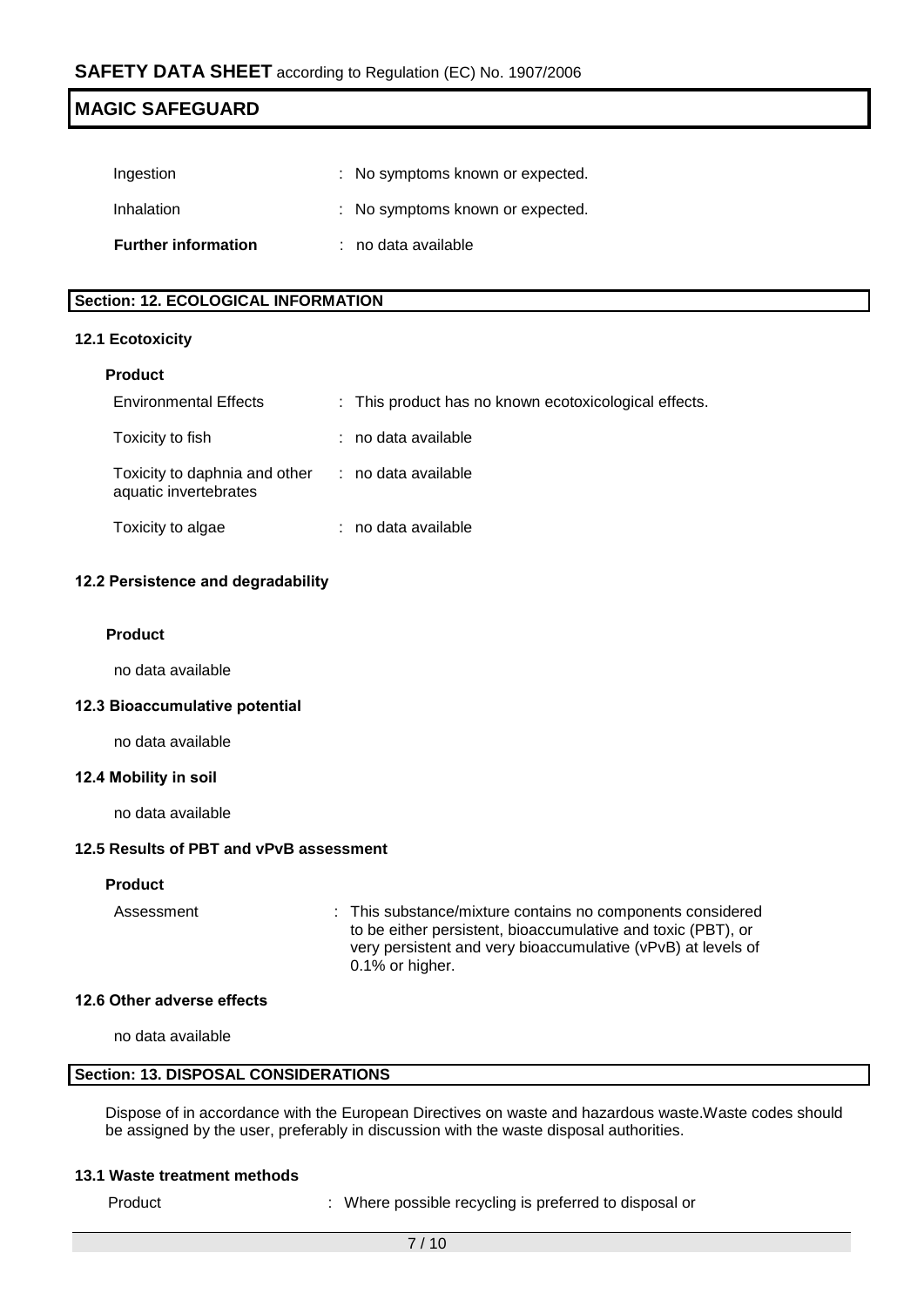| <b>MAGIC SAFEGUARD</b>               |                                                                                                                                                                                                                                                                                                                                                                                                                                                                                                                                                  |
|--------------------------------------|--------------------------------------------------------------------------------------------------------------------------------------------------------------------------------------------------------------------------------------------------------------------------------------------------------------------------------------------------------------------------------------------------------------------------------------------------------------------------------------------------------------------------------------------------|
|                                      | incineration.<br>If recycling is not practicable, dispose of in compliance with<br>local regulations.<br>Dispose of wastes in an approved waste disposal facility.                                                                                                                                                                                                                                                                                                                                                                               |
| Contaminated packaging               | : Dispose of as unused product.<br>Empty containers should be taken to an approved waste<br>handling site for recycling or disposal.<br>Do not re-use empty containers.                                                                                                                                                                                                                                                                                                                                                                          |
| Guidance for Waste Code<br>selection | : Organic wastes containing not dangerous substances with<br>concentration $>= 0.1\%$ . If this product is used in any further<br>processes, the final user must redefine and assign the most<br>appropriate European Waste Catalogue Code. It is the<br>responsibility of the waste generator to determine the toxicity<br>and physical properties of the material generated to determine<br>the proper waste identification and disposal methods in<br>compliance with applicable European (EU Directive<br>2008/98/EC) and local regulations. |

# **Section: 14. TRANSPORT INFORMATION**

The shipper/consignor/sender is responsible to ensure that the packaging, labeling, and markings are in compliance with the selected mode of transport.

| Land transport (ADR/ADN/RID)                                                                                                                                                                                                                                                                                | Not applicable.                                                                                                                                               |
|-------------------------------------------------------------------------------------------------------------------------------------------------------------------------------------------------------------------------------------------------------------------------------------------------------------|---------------------------------------------------------------------------------------------------------------------------------------------------------------|
| 14.1 UN number:                                                                                                                                                                                                                                                                                             | PRODUCT IS NOT REGULATED DURING                                                                                                                               |
| 14.2 UN proper shipping name:                                                                                                                                                                                                                                                                               | TRANSPORTATION                                                                                                                                                |
| 14.3 Transport hazard class(es):                                                                                                                                                                                                                                                                            | Not applicable.                                                                                                                                               |
| 14.4 Packing group:                                                                                                                                                                                                                                                                                         | Not applicable.                                                                                                                                               |
| <b>14.5 Environmental hazards:</b>                                                                                                                                                                                                                                                                          | N <sub>0</sub>                                                                                                                                                |
| 14.6 Special precautions for user:                                                                                                                                                                                                                                                                          | Not applicable.                                                                                                                                               |
| Air transport (IATA)                                                                                                                                                                                                                                                                                        | Not applicable.                                                                                                                                               |
| 14.1 UN number:                                                                                                                                                                                                                                                                                             | PRODUCT IS NOT REGULATED DURING                                                                                                                               |
| 14.2 UN proper shipping name:                                                                                                                                                                                                                                                                               | <b>TRANSPORTATION</b>                                                                                                                                         |
| 14.3 Transport hazard class(es):                                                                                                                                                                                                                                                                            | Not applicable.                                                                                                                                               |
| 14.4 Packing group:                                                                                                                                                                                                                                                                                         | Not applicable.                                                                                                                                               |
| <b>14.5 Environmental hazards:</b>                                                                                                                                                                                                                                                                          | No.                                                                                                                                                           |
| 14.6 Special precautions for user:                                                                                                                                                                                                                                                                          | Not applicable.                                                                                                                                               |
| Sea transport (IMDG/IMO)<br>14.1 UN number:<br>14.2 UN proper shipping name:<br>14.3 Transport hazard class(es):<br>14.4 Packing group:<br><b>14.5 Environmental hazards:</b><br>14.6 Special precautions for user:<br>14.7 Transport in bulk according to<br>Annex II of MARPOL 73/78 and the IBC<br>Code: | Not applicable.<br>PRODUCT IS NOT REGULATED DURING<br>TRANSPORTATION<br>Not applicable.<br>Not applicable.<br><b>No</b><br>Not applicable.<br>Not applicable. |

# **Section: 15. REGULATORY INFORMATION**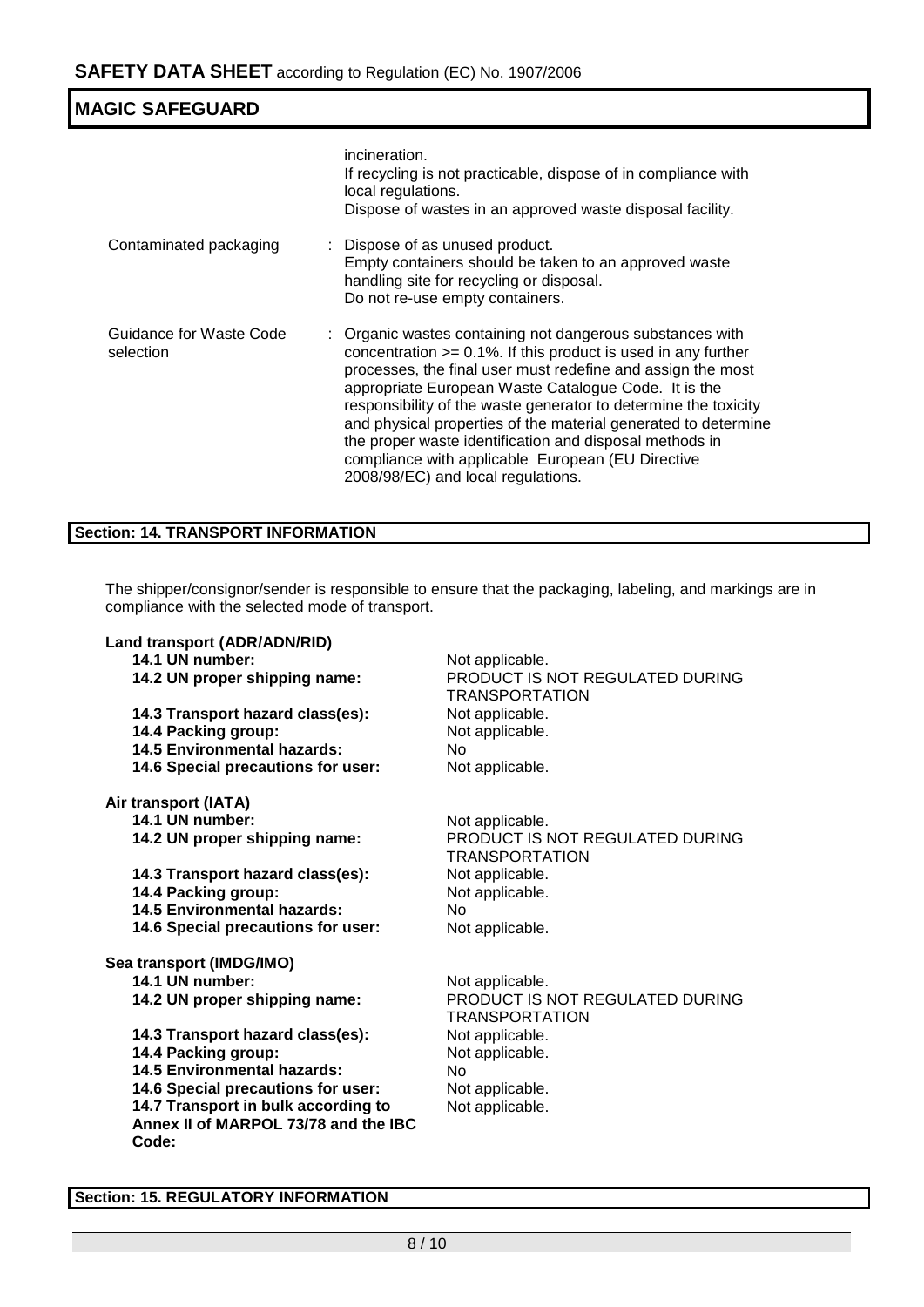# **15.1 Safety, health and environmental regulations/legislation specific for the substance or mixture:**

# **INTERNATIONAL CHEMICAL CONTROL LAWS**

# **15.2 Chemical Safety Assessment:**

No Chemical Safety Assessment has been carried out on the product.

#### **Section: 16. OTHER INFORMATION**

# **Procedure used to derive the classification according to REGULATION (EC) No 1272/2008**

| Classification                        | Justification      |
|---------------------------------------|--------------------|
| Not a hazardous substance or mixture. | Calculation method |

#### **Full text of other abbreviations**

ADN – European Agreement concerning the International Carriage of Dangerous Goods by Inland Waterways; ADR – European Agreement concerning the International Carriage of Dangerous Goods by Road; AICS – Australian Inventory of Chemical Substances; ASTM – American Society for the Testing of Materials; bw – Body weight; CLP – Classification Labelling Packaging Regulation; Regulation (EC) No 1272/2008; CMR – Carcinogen, Mutagen or Reproductive Toxicant; DIN – Standard of the German Institute for Standardisation; DSL – Domestic Substances List (Canada); ECHA – European Chemicals Agency; EC-Number – European Community number; ECx – Concentration associated with x% response; ELx – Loading rate associated with x% response; EmS – Emergency Schedule; ENCS – Existing and New Chemical Substances (Japan); ErCx – Concentration associated with x% growth rate response; GHS – Globally Harmonized System; GLP – Good Laboratory Practice; IARC – International Agency for Research on Cancer; IATA – International Air Transport Association; IBC – International Code for the Construction and Equipment of Ships carrying Dangerous Chemicals in Bulk; IC50 – Half maximal inhibitory concentration; ICAO – International Civil Aviation Organization; IECSC – Inventory of Existing Chemical Substances in China; IMDG – International Maritime Dangerous Goods; IMO – International Maritime Organization; ISHL – Industrial Safety and Health Law (Japan); ISO – International Organisation for Standardization; KECI – Korea Existing Chemicals Inventory; LC50 – Lethal Concentration to 50 % of a test population; LD50 – Lethal Dose to 50% of a test population (Median Lethal Dose); MARPOL – International Convention for the Prevention of Pollution from Ships; n.o.s. – Not Otherwise Specified; NO(A)EC – No Observed (Adverse) Effect Concentration; NO(A)EL – No Observed (Adverse) Effect Level; NOELR – No Observable Effect Loading Rate; NZIoC – New Zealand Inventory of Chemicals; OECD – Organization for Economic Co-operation and Development; OPPTS – Office of Chemical Safety and Pollution Prevention; PBT – Persistent, Bioaccumulative and Toxic substance; PICCS – Philippines Inventory of Chemicals and Chemical Substances; (Q)SAR – (Quantitative) Structure Activity Relationship; REACH – Regulation (EC) No 1907/2006 of the European Parliament and of the Council concerning the Registration, Evaluation, Authorisation and Restriction of Chemicals; RID – Regulations concerning the International Carriage of Dangerous Goods by Rail; SADT – Self-Accelerating Decomposition Temperature; SDS – Safety Data Sheet; TCSI – Taiwan Chemical Substance Inventory; TRGS – Technical Rule for Hazardous Substances; TSCA – Toxic Substances Control Act (United States); UN – United Nations; vPvB – Very Persistent and Very Bioaccumulative

| Sources of key data used to<br>compile the Safety Data | IARC Monographs on the Evaluation of the Carcinogenic Risk<br>of Chemicals to Man, Geneva: World Health Organization, |
|--------------------------------------------------------|-----------------------------------------------------------------------------------------------------------------------|
| Sheet                                                  | International Agency for Research on Cancer.                                                                          |

The possible key literature references and data sources which may have been used in conjunction with the consideration of expert judgment to compile this Safety Data Sheet: European